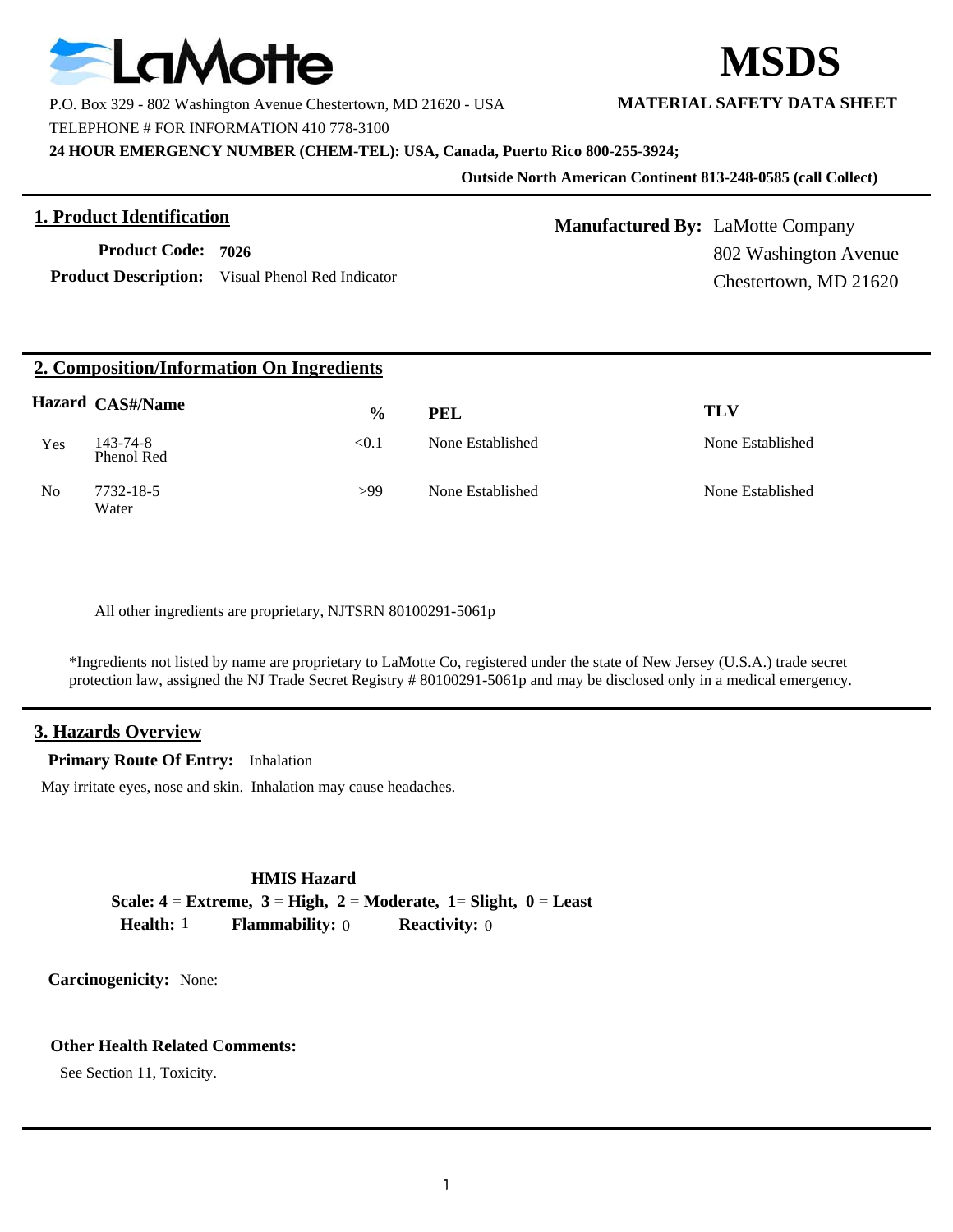## **4. First Aid Measures**

Eye Contact: Flush with water for 15 minutes. If irritation develops or persists, contact physician.

Skin Contact: Wash thoroughly with soap and water. If irritation develops or persists, contact physician.

**Inhalation:** Remove to fresh air. Ingestion: Give plenty of water to drink. If more than a few milliliters have been swallowed or if GI distress occurs consult a physician.

## **5. Fire Fighting Measures**

| <b>Flash Point (Method Used):</b><br>N/A | LEL: N/A          | UEL: $N/A$ |
|------------------------------------------|-------------------|------------|
| <b>Extinguishing Media:</b>              | Not a fire hazard |            |
| <b>Special Fire Fighting Procedures:</b> | N/A               |            |
| Unusual Fire & Explosion Hazard:         | N/A               |            |

## **6. Accidental Release Measures**

Mop up with paper towels.

## **7. Handling & Storage**

Store in cool, dry ventilated area away from incompatible materials.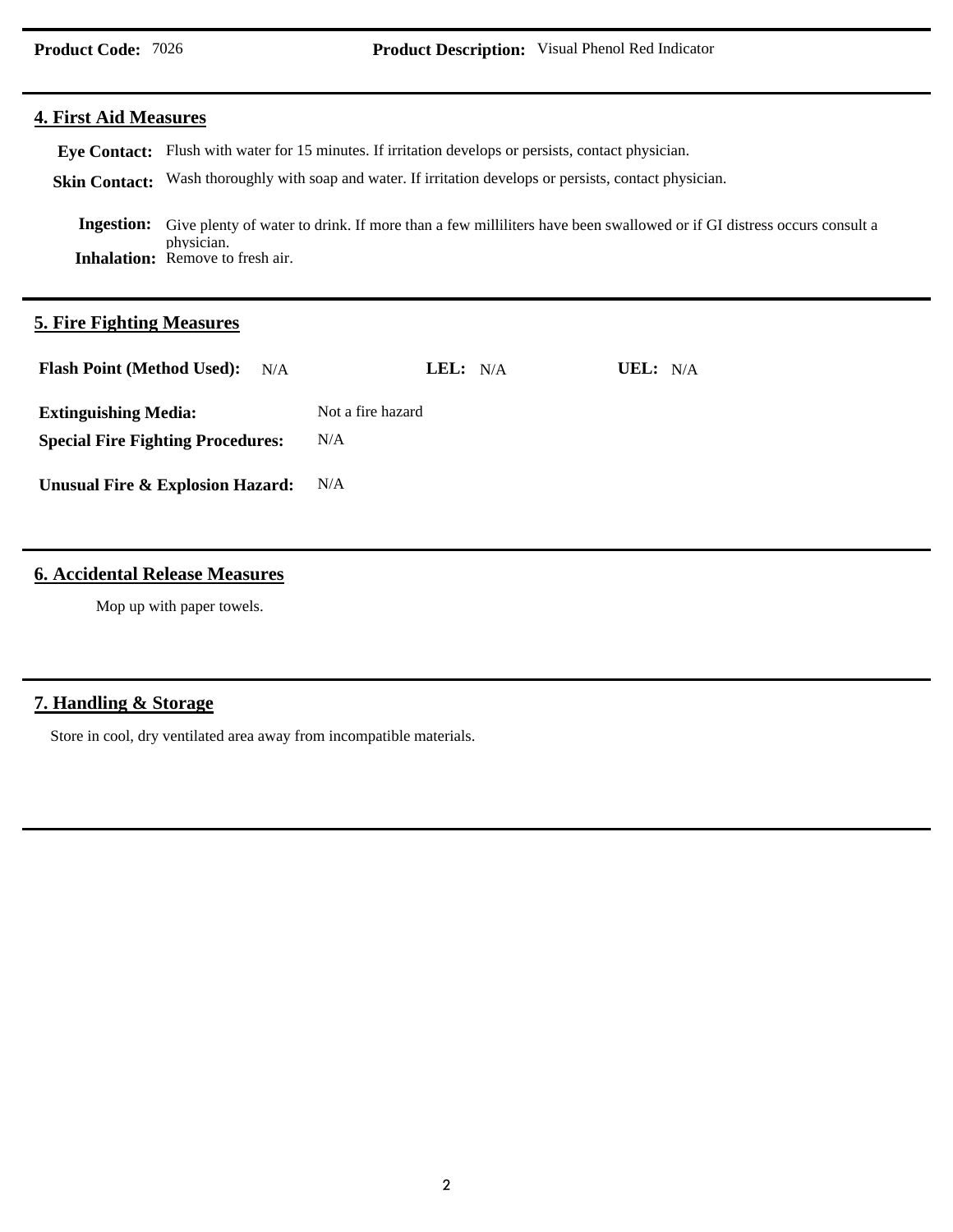## **8. Exposure Controls/Personal Protection**

#### **Ventilation**

Normal

## **Protection When Handling**

Eye Protection Gloves Lab Coat

**Work/Hygenic Practices:** Use with adequate ventilation. Avoid contact with skin and clothing. Wash after handling.

#### **9. Physical & Chemical Properties**

| Appearance:<br><b>Solubility In Water: Soluble</b><br>Odor:<br>pH: | Red Liquid<br>Slight, medicinal<br>8 |       | <b>Vapor Density:</b><br><b>Vapor Pressure:</b><br><b>Boiling Point:</b><br><b>Melting Point:</b> | $<1$ (Air=1)<br>$<$ 17 mm Hg @ 20 $\degree$ C<br>ca. $101^{\circ}$ C<br>N/A |
|--------------------------------------------------------------------|--------------------------------------|-------|---------------------------------------------------------------------------------------------------|-----------------------------------------------------------------------------|
| <b>10. Stability &amp; Reactivity</b>                              |                                      |       |                                                                                                   |                                                                             |
| <b>Stable:</b>                                                     |                                      | Yes   |                                                                                                   |                                                                             |
| <b>Conditions To Avoid:</b>                                        |                                      | Light |                                                                                                   |                                                                             |
| <b>Incompatibility (Materials To Avoid):</b>                       |                                      | N/A   |                                                                                                   |                                                                             |
| <b>Hazardous Decomposition Products:</b>                           |                                      | N/A   |                                                                                                   |                                                                             |
|                                                                    |                                      |       |                                                                                                   |                                                                             |

## **11. Toxicological Information**

Phenol Red, free acid (pure, solid) investigated as a mutagen. 7026 Ind. has no hazardous chemicals in amts. >0.3% of the liquid. Slight phenolic odor may be unpleasant or irritating to some. Swallowing more than a few milliliters may cause GI distress.

**Target Organs:** GI System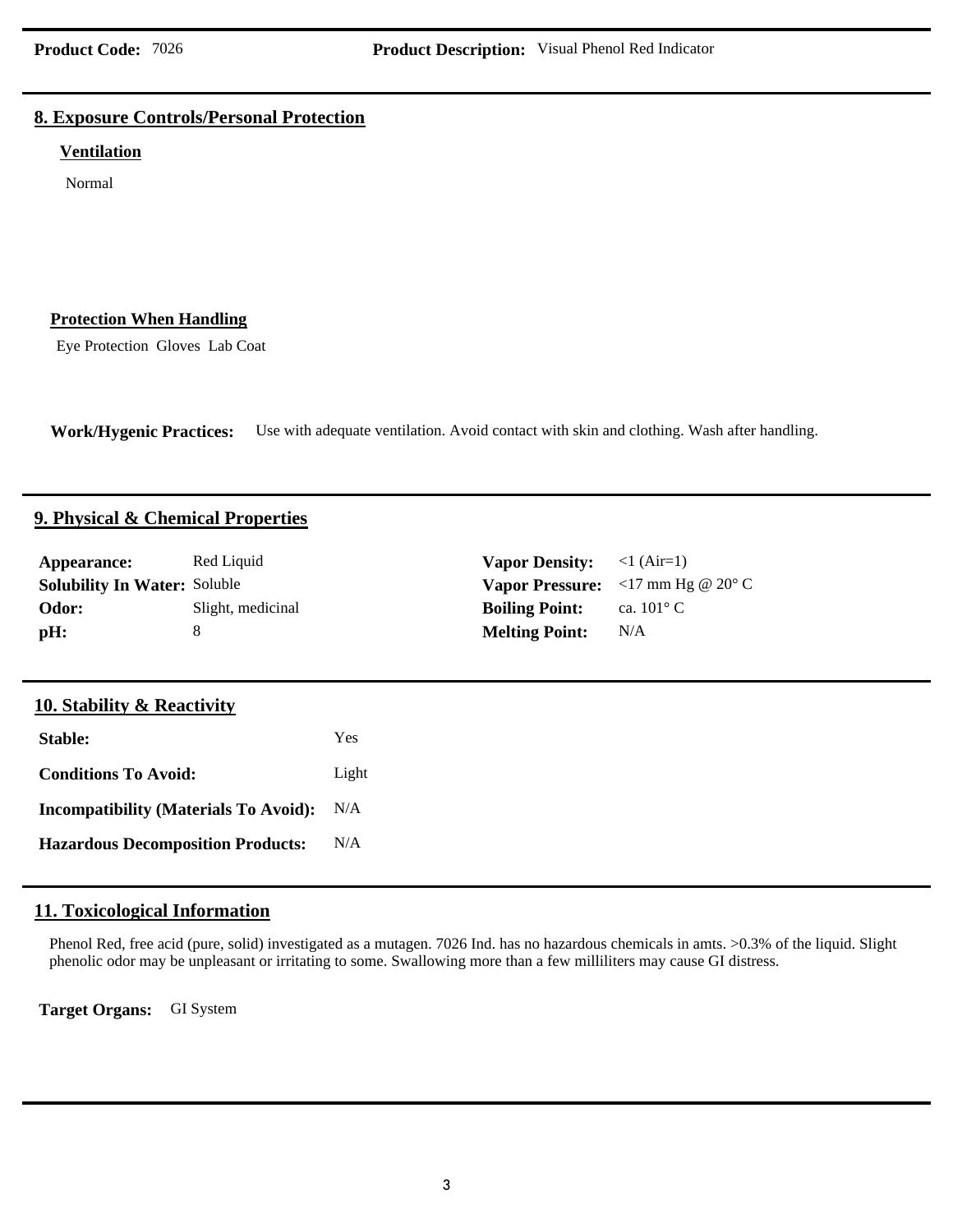## **12. Ecological Information**

Information Not Yet Available

## **13. Disposal Considerations**

Dispose according to federal, state, and local regulations.If permitted, rinse to drain with excess water.

## 14. Transportation Information

Not Regulated For Transport

## **15. Regulatory Information**

|                |                                   |                    | <b>Chemical Inventory Status</b>            |                              |                              |               |                |             |
|----------------|-----------------------------------|--------------------|---------------------------------------------|------------------------------|------------------------------|---------------|----------------|-------------|
| Hazard         | Ingredient                        | <b>USA</b><br>TSCA | Europe<br>EC                                | --- Canada ---<br><b>DSL</b> | <b>NDSL</b>                  | Australia     | Japan          |             |
| Yes            | 143-74-8<br>Phenol Red, free acid | <b>Yes</b>         | <b>Yes</b>                                  | <b>Yes</b>                   | N <sub>0</sub>               | <b>Yes</b>    | N <sub>0</sub> |             |
| N <sub>0</sub> | 7732-18-5<br>Distilled Water      | <b>Yes</b>         | <b>Yes</b>                                  | <b>Yes</b>                   | No.                          | Yes           | Yes            |             |
|                |                                   |                    | Federal, State, & International Regulations |                              |                              |               |                |             |
|                | $-$ SARA 302 $-$                  |                    |                                             |                              | --------- SARA 313 --------- |               |                | <b>RCRA</b> |
| Ingredient     | <b>RQ</b>                         | <b>TPQ</b>         | Listed                                      |                              | <b>Chemical Category</b>     | <b>CERCLA</b> |                | 261.33      |

| Ingredient                        | <b>RO</b> | <b>TPO</b> | Listed | <b>Chemical Category</b> | <b>CERCLA</b> | 261.33 | 8(D) |
|-----------------------------------|-----------|------------|--------|--------------------------|---------------|--------|------|
| 143-74-8<br>Phenol Red, free acid | No        | No         | No.    | No                       | No            | No     | No   |
| 7732-18-5<br>Distilled Water      | No        | No         | No.    | No                       | No            | No     | No   |

**TSCA**